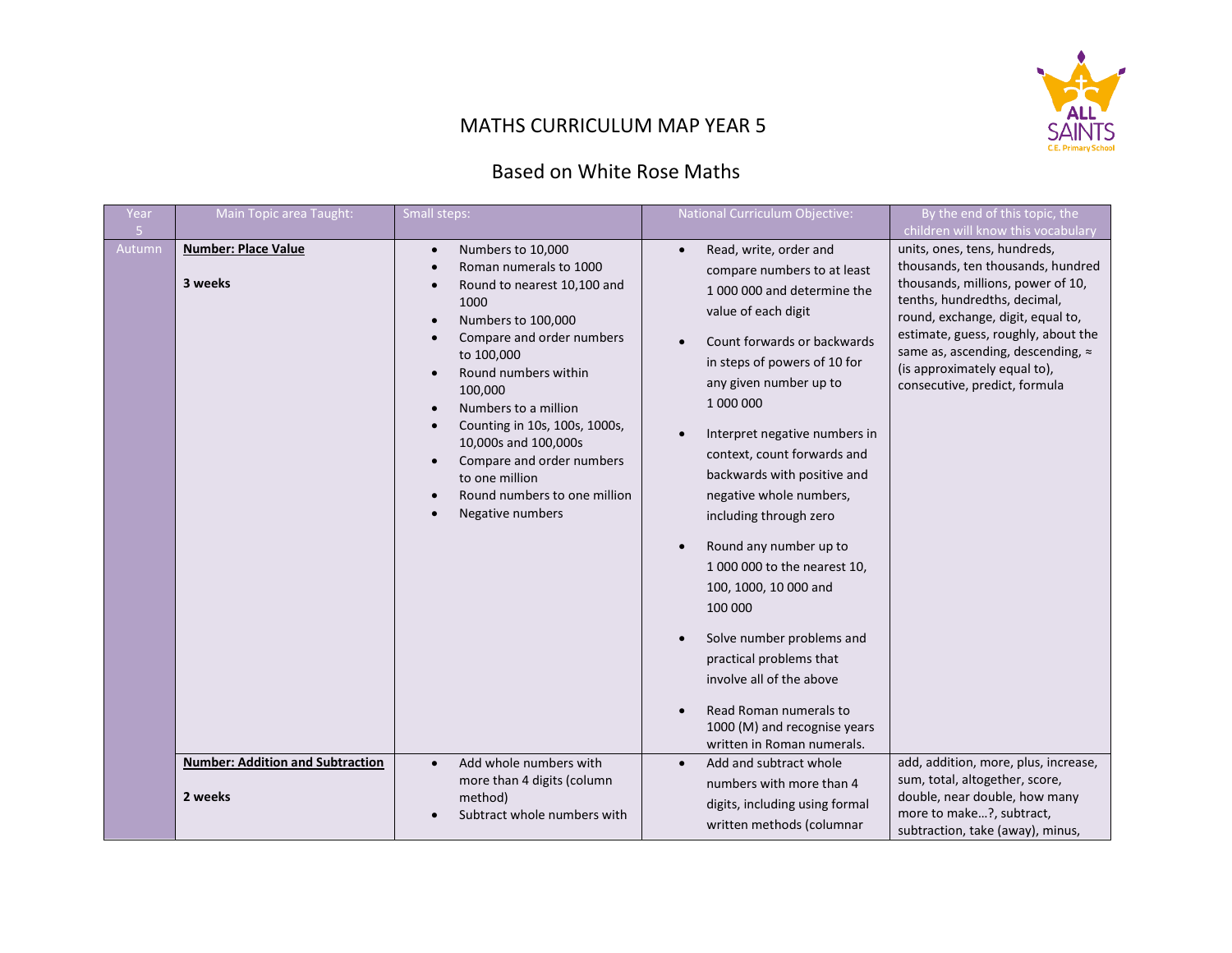|                                                                 | more than 4 digits (column<br>method)<br>Round to estimate and<br>$\bullet$<br>approximate<br>Inverse operations (addition<br>$\bullet$<br>and subtraction)<br>Multi-step addition and<br>$\bullet$<br>subtraction problems                                     | addition and subtraction)<br>Add and subtract numbers<br>mentally with increasingly<br>large numbers<br>Use rounding to check<br>answers to calculations and<br>determine, in the context of a<br>problem, levels of accuracy<br>Solve addition and subtraction<br>multi-step problems in<br>contexts, deciding which | decrease, leave, how many are<br>left/left over?, difference between,<br>half, halve, how many more/fewer<br>is than?, how much more/less<br>is?, equals, sign, is the same as,<br>tens boundary, hundreds boundary,<br>units boundary, tenths boundary,<br>inverse                                                                                                                                                                                                                                                                                                           |
|-----------------------------------------------------------------|-----------------------------------------------------------------------------------------------------------------------------------------------------------------------------------------------------------------------------------------------------------------|-----------------------------------------------------------------------------------------------------------------------------------------------------------------------------------------------------------------------------------------------------------------------------------------------------------------------|-------------------------------------------------------------------------------------------------------------------------------------------------------------------------------------------------------------------------------------------------------------------------------------------------------------------------------------------------------------------------------------------------------------------------------------------------------------------------------------------------------------------------------------------------------------------------------|
| <b>Statistics</b><br>2 weeks                                    | Read and interpret line graphs<br>$\bullet$<br>Draw line graphs<br>$\bullet$<br>Use line graphs to solve<br>$\bullet$<br>problems<br>Read and interpret tables<br>$\bullet$<br>Two-way tables<br>Timetables                                                     | operations and methods to<br>use and why.<br>Solve comparison, sum and<br>$\bullet$<br>difference problems using<br>information presented in a<br>line graph<br>Complete, read and interpret<br>information in tables,<br>including timetables.                                                                       | am, pm, noon, midnight, before,<br>after, next, last, now, soon, early,<br>late, earliest, latest, quick, quicker,<br>quickest, quickly, fast, faster,<br>fastest, slow, slower, slowest,<br>slowly, old, older, oldest, new,<br>newer, newest, takes longer, takes<br>less time, how long ago? how long<br>will it be to?, how long will it take<br>to?, timetable, arrive, depart,<br>hour, minute, second, o'clock, half<br>past, quarter to, quarter past,<br>clock, watch, hands,<br>digital/analogue clock/watch,<br>timer, 24-hour clock, 12-hour clock,<br>how often? |
| <b>Number: Multiplication and</b><br><b>Division</b><br>2 weeks | <b>Multiples</b><br>$\bullet$<br>Factors<br>Common factors<br>$\bullet$<br>Prime numbers<br>$\bullet$<br>Square numbers<br>$\bullet$<br>Cube numbers<br>$\bullet$<br>Multiply by 10,100 and 1000<br>Divide by 10, 100 and 1000<br>Multiples of 10, 100 and 1000 | Identify multiples and factors,<br>including finding all factor<br>pairs of a number, and<br>common factors of two<br>numbers<br>Know and use the vocabulary<br>of prime numbers, prime                                                                                                                               | lots of, groups of, times, multiply,<br>multiplication, multiplied by,<br>multiple of, product, times as (big,<br>long, wide and so on), repeated<br>addition, array, row, column,<br>double, halve, share between,<br>share into groups of, group in<br>pairs, threes tens, equal groups<br>of, divide, division, divided by,<br>divided into, remainder, factor,                                                                                                                                                                                                            |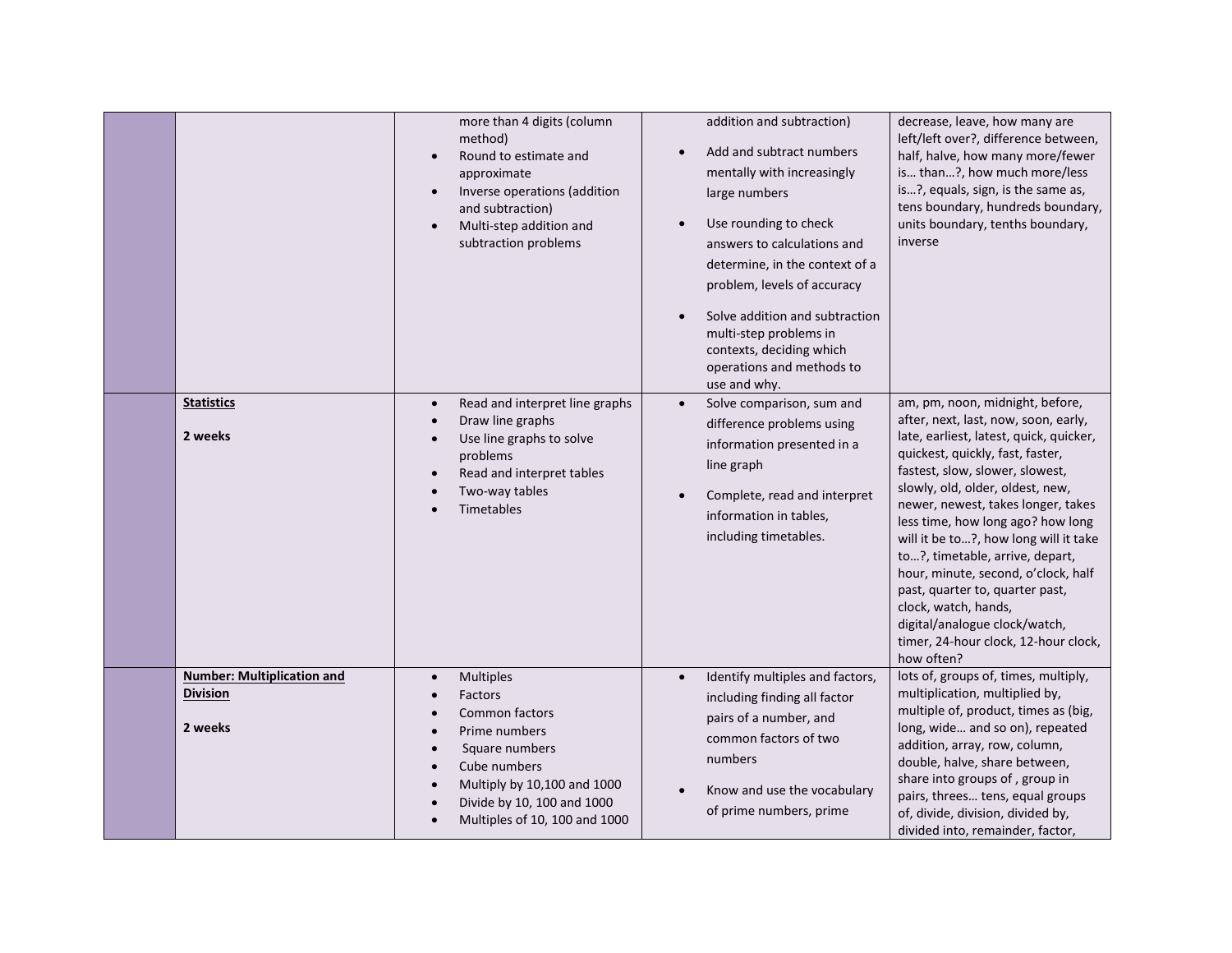|                                                   |                                                                                                                                    | factors and composite (non-<br>prime) numbers<br>Establish whether a number<br>$\bullet$<br>up to 100 is prime and recall<br>prime numbers up to 19<br>Multiply and divide numbers<br>$\bullet$<br>mentally drawing upon known<br>facts<br>Multiply and divide whole<br>$\bullet$<br>numbers and those involving<br>decimals by 10, 100 and 1000<br>Recognise and use square<br>$\bullet$<br>numbers and cube numbers,<br>and the notation for squared<br>$(2)$ and cubed $(3)$<br>Solve problems involving<br>$\bullet$<br>multiplication and division<br>including using their<br>knowledge of factors and<br>multiples, squares and cubes. | divisible by, inverse, prime, square<br>number, cube number, common<br>factor                                                                                                                                                     |
|---------------------------------------------------|------------------------------------------------------------------------------------------------------------------------------------|-----------------------------------------------------------------------------------------------------------------------------------------------------------------------------------------------------------------------------------------------------------------------------------------------------------------------------------------------------------------------------------------------------------------------------------------------------------------------------------------------------------------------------------------------------------------------------------------------------------------------------------------------|-----------------------------------------------------------------------------------------------------------------------------------------------------------------------------------------------------------------------------------|
| <b>Measurement: Perimeter and Area</b><br>2 weeks | Measure perimeter<br>$\bullet$<br>Calculate perimeter<br>Area of rectangles<br>Area of compound shapes<br>Area of irregular shapes | Measure and calculate the<br>$\bullet$<br>perimeter of composite<br>rectilinear shapes in<br>centimetres and metres<br>Calculate and compare the<br>$\bullet$<br>area of rectangles (including<br>squares), and including using<br>standard units, square<br>centimetres (cm <sup>2</sup> ) and square<br>metres ( $m2$ ) and estimate the<br>area of irregular shapes                                                                                                                                                                                                                                                                        | Perimeter, rectilinear, rectangles,<br>standard units, irregular<br>shapes, area, covers, surface,<br>square centimetre (cm2), square<br>metre (m2), square millimetre<br>(mm2), estimate, measure,<br>calculate, compound shapes |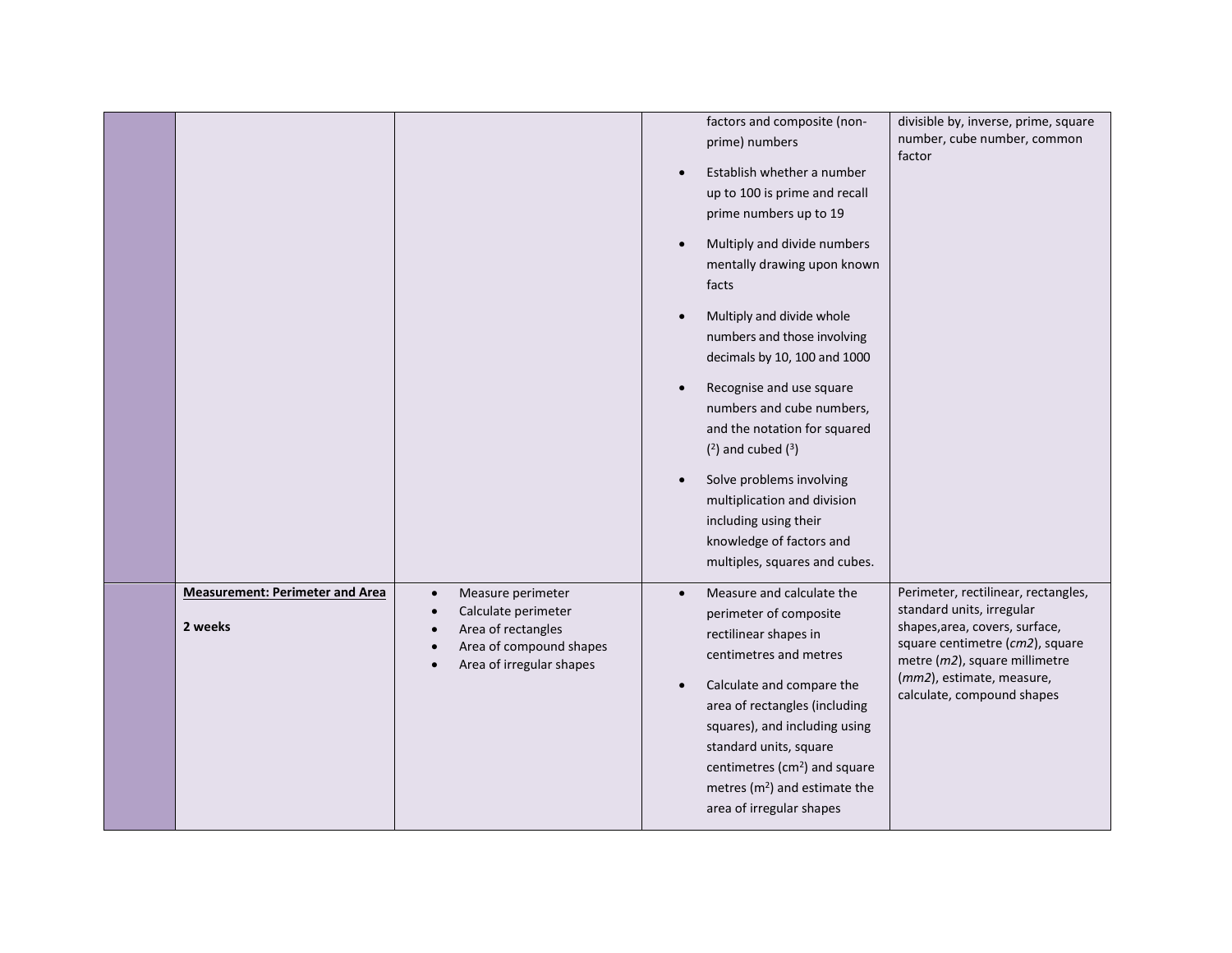| Spring | <b>Number: Multiplication and</b><br><b>Division</b><br>3 weeks | Multiply 4-digits by 1-digit<br>$\bullet$<br>Multiply 2-digits (area model)<br>$\bullet$<br>Multiply 2-digits by 2-digits<br>$\bullet$<br>Multiply 3-digits by 2-digits<br>$\bullet$<br>Multiply 4-digits by 2-digits<br>Divide 4-digits by 1-digit<br>Divide with remainders                                                                                                                           | Multiply numbers up to 4<br>$\bullet$<br>digits by a one- or two-digit<br>number using a formal written<br>method, including long<br>multiplication for two-digit<br>numbers<br>Multiply and divide numbers<br>mentally drawing upon known<br>facts<br>Divide numbers up to 4 digits<br>by a one-digit number using<br>the formal written method of<br>short division and interpret<br>remainders appropriately for<br>the context<br>Solve problems involving<br>addition, subtraction,<br>multiplication and division<br>and a combination of these,<br>including understanding the<br>meaning of the equals sign. | lots of, groups of, times, multiply,<br>multiplication, multiplied by,<br>multiple of, product, times as (big,<br>long, wide and so on), repeated<br>addition, array, row, column,<br>double, halve, share between,<br>share into groups of, group in<br>pairs, threes tens, equal groups<br>of, divide, division, divided by,<br>divided into, remainder, factor,<br>divisible by, inverse, prime, square<br>number |
|--------|-----------------------------------------------------------------|---------------------------------------------------------------------------------------------------------------------------------------------------------------------------------------------------------------------------------------------------------------------------------------------------------------------------------------------------------------------------------------------------------|----------------------------------------------------------------------------------------------------------------------------------------------------------------------------------------------------------------------------------------------------------------------------------------------------------------------------------------------------------------------------------------------------------------------------------------------------------------------------------------------------------------------------------------------------------------------------------------------------------------------|----------------------------------------------------------------------------------------------------------------------------------------------------------------------------------------------------------------------------------------------------------------------------------------------------------------------------------------------------------------------------------------------------------------------|
|        | <b>Number: Fractions</b><br>6 weeks                             | <b>Equivalent fractions</b><br>$\bullet$<br>Improper fractions to mixed<br>numbers<br>Mixed numbers to improper<br>$\bullet$<br>fractions<br>Number sequences<br>$\bullet$<br>Compare and order fractions<br>less than 1<br>Compare and order fractions<br>greater than 1<br>Add and subtract fractions<br>$\bullet$<br>Add fractions within 1<br>Add 3 or more fractions<br>Add fractions<br>$\bullet$ | Compare and order fractions<br>whose denominators are all<br>multiples of the same number<br>Identify, name and write<br>equivalent fractions of a given<br>fraction, represented visually,<br>including tenths and<br>hundredths<br>Recognise mixed numbers and<br>improper fractions and<br>convert from one form to the                                                                                                                                                                                                                                                                                           | fraction, proper/improper fraction,<br>mixed number, unit fraction, non-<br>unit fraction, numerator,<br>denominator, equivalent, reduced<br>to, cancel, one whole, half, quarter,<br>eighth, third, sixth, ninth, twelfth,<br>fifth, tenth, twentieth, hundredth,<br>proportion, in every, for every, to<br>every, decimal, decimal fraction,<br>decimal point, decimal place                                       |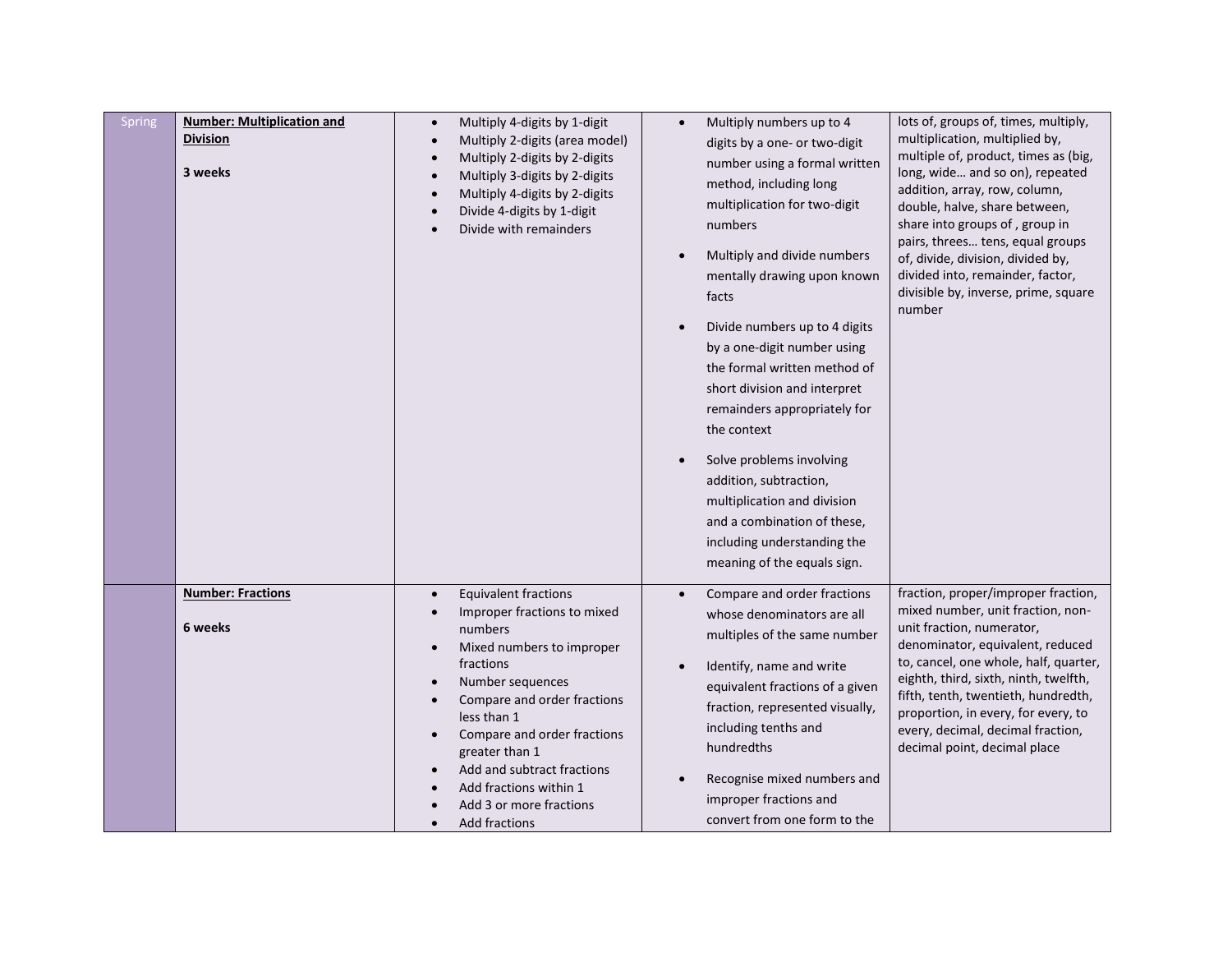|                                                       | Add missed numbers<br>$\bullet$<br><b>Subtract fractions</b><br>Subtract mixed numbers<br>Subtract-breaking the whole                                                                                                                                                                                                       | other and write mathematical<br>statements > 1 as a mixed<br>number [for example, $\frac{2}{5} + \frac{4}{5}$ ]<br>$=\frac{6}{5}$ = 1 $\frac{1}{5}$ ]<br>Add and subtract fractions<br>$\bullet$<br>with the same denominator<br>and denominators that are<br>multiples of the same number                                                                                                                                                                                                                                                                                                                                                                                              |                                                                                                                                                                                                                                                                                                                                                                                            |
|-------------------------------------------------------|-----------------------------------------------------------------------------------------------------------------------------------------------------------------------------------------------------------------------------------------------------------------------------------------------------------------------------|-----------------------------------------------------------------------------------------------------------------------------------------------------------------------------------------------------------------------------------------------------------------------------------------------------------------------------------------------------------------------------------------------------------------------------------------------------------------------------------------------------------------------------------------------------------------------------------------------------------------------------------------------------------------------------------------|--------------------------------------------------------------------------------------------------------------------------------------------------------------------------------------------------------------------------------------------------------------------------------------------------------------------------------------------------------------------------------------------|
| <b>Number: Decimals and</b><br>Percentages<br>2 weeks | Decimals up to 2 d.p<br>$\bullet$<br>Decimals as fractions (1)<br>٠<br>Decimals as fractions (2)<br>$\bullet$<br>Understand thousandths<br>Rounding decimals<br>$\bullet$<br>Order and compare decimals<br>$\bullet$<br>Understand percentages<br>$\bullet$<br>Percentages as fractions and<br>decimals<br>Equivalent F.D.P | Recognise and use<br>$\bullet$<br>thousandths and relate them<br>to tenths, hundredths and<br>decimal equivalents<br>Round decimals with two<br>$\bullet$<br>decimal places to the nearest<br>whole number and to one<br>decimal place<br>Read, write, order and<br>$\bullet$<br>compare numbers with up to<br>three decimal places<br>Solve problems involving<br>$\bullet$<br>number up to three decimal<br>places<br>Recognise the per cent symbol<br>$\bullet$<br>(%) and understand that per<br>cent relates to 'number of<br>parts per hundred', and write<br>percentages as a fraction with<br>denominator 100, and as a<br>decimal<br>Solve problems which require<br>$\bullet$ | units, ones, tens, hundreds,<br>thousands, ten thousands, hundred<br>thousands, millions, power of 10,<br>tenths, hundredths, thousandths,<br>decimal, scaling up, scaling down,<br>round, exchange, digit, equal to,<br>estimate, guess, roughly, about the<br>same as, ascending, descending, ≈<br>(is approximately equal to),<br>consecutive, predict, formula,<br>percent, percentage |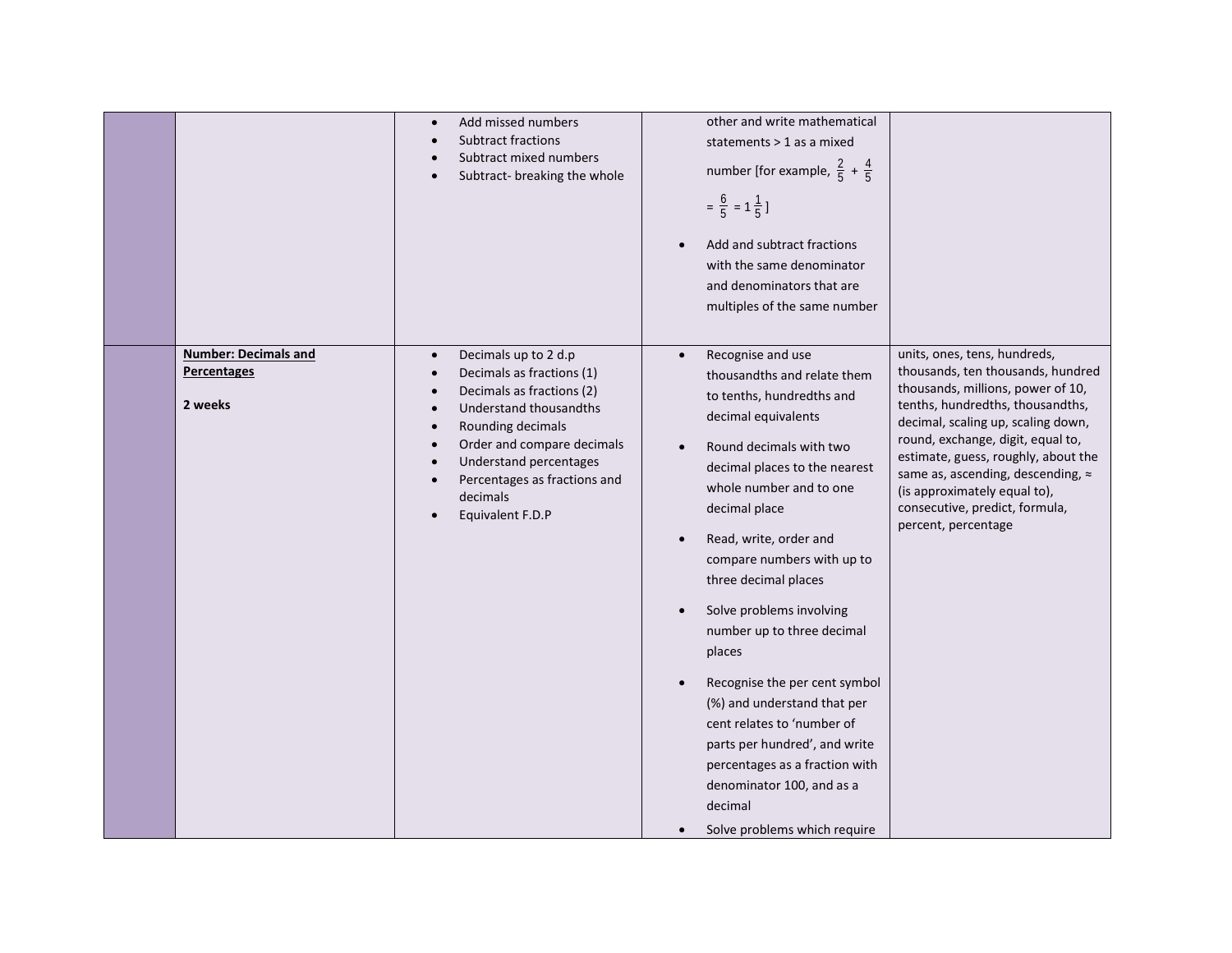|        |                                                 |                                                                                                                                                                                                                                                                                                                                                                                                                                                                                                                                                                                                                                           | knowing percentage and<br>decimal equivalents of $\frac{1}{2}$ , $\frac{1}{4}$ ,<br>$\frac{1}{5}$ , $\frac{2}{5}$ , $\frac{4}{5}$ and those fractions<br>with a denominator of a<br>multiple of 10 or 25.                                                                                                                                                                                                                                                                                                                                                                                             |                                                                                                                                                                                                                                                                                                                                                                                                                                                                                      |
|--------|-------------------------------------------------|-------------------------------------------------------------------------------------------------------------------------------------------------------------------------------------------------------------------------------------------------------------------------------------------------------------------------------------------------------------------------------------------------------------------------------------------------------------------------------------------------------------------------------------------------------------------------------------------------------------------------------------------|-------------------------------------------------------------------------------------------------------------------------------------------------------------------------------------------------------------------------------------------------------------------------------------------------------------------------------------------------------------------------------------------------------------------------------------------------------------------------------------------------------------------------------------------------------------------------------------------------------|--------------------------------------------------------------------------------------------------------------------------------------------------------------------------------------------------------------------------------------------------------------------------------------------------------------------------------------------------------------------------------------------------------------------------------------------------------------------------------------|
| Summer | <b>Number: Decimals</b><br>4 weeks              | Adding decimals within 1<br>$\bullet$<br>Subtracting decimals within 1<br>Complements to 1<br>Adding decimals - crossing<br>the whole<br>Adding decimals with the<br>$\bullet$<br>same number of decimal<br>places<br>Subtracting decimals with the<br>same number of decimal<br>places<br>Adding decimals with a<br>$\bullet$<br>different number of decimal<br>places<br>Subtracting decimals with a<br>$\bullet$<br>different number of decimal<br>places<br>Adding and subtracting<br>wholes and decimals<br>Decimal sequences<br>$\bullet$<br>Multiplying decimals by<br>10,100 and 1000<br>Dividing decimals by 10,100<br>and 1000. | Convert between different<br>units of metric measure (for<br>example, kilometre and<br>metre; centimetre and metre;<br>centimetre and millimetre;<br>gram and kilogram; litre and<br>millilitre)<br>Recognise and write decimal<br>equivalents of any number of<br>tenths or hundredths.<br>Find the effect of dividing a<br>one or two digit number by 10<br>or 100, identifying the value<br>of the digits in the answer as<br>ones, tenths and hundredths.<br>Identify, name and write<br>equivalent fractions of a given<br>fraction, represented visually,<br>including tenths and<br>hundredths | units, ones, tens, hundreds,<br>thousands, ten thousands, hundred<br>thousands, millions, power of 10,<br>tenths, hundredths, thousandths,<br>decimal, scaling up, scaling down,<br>round, exchange, digit, equal to,<br>estimate, guess, roughly, about the<br>same as, ascending, descending, ≈<br>(is approximately equal to),<br>consecutive, predict, formula,<br>centimeter, metre, gram, kilogram,<br>litre, milliliter, equivalent, decimal<br>places, decimal point, wholes |
|        | <b>Geometry: Properties of shape</b><br>3 weeks | Measuring angles in degrees<br>$\bullet$<br>Measuring with a protractor<br>$\bullet$<br>(1)<br>Measuring with a protractor<br>$\bullet$<br>(2)<br>Drawing lines and angles<br>accurately<br>Calculating angles on a                                                                                                                                                                                                                                                                                                                                                                                                                       | Identify 3-D shapes, including<br>cubes and other cuboids, from<br>2-D representations<br>Know angles are measured in<br>degrees: estimate and<br>compare acute, obtuse and                                                                                                                                                                                                                                                                                                                                                                                                                           | full turn, half turn, quarter turn,<br>rotate, rotation, angle,<br>greater/smaller angle than, right<br>angle, acute, obtuse, reflex, degree,<br>straight line, angle measurer,<br>compasses, protractor, multiples,<br>regular polygons, irregular<br>polygons, equal sides, properties,                                                                                                                                                                                            |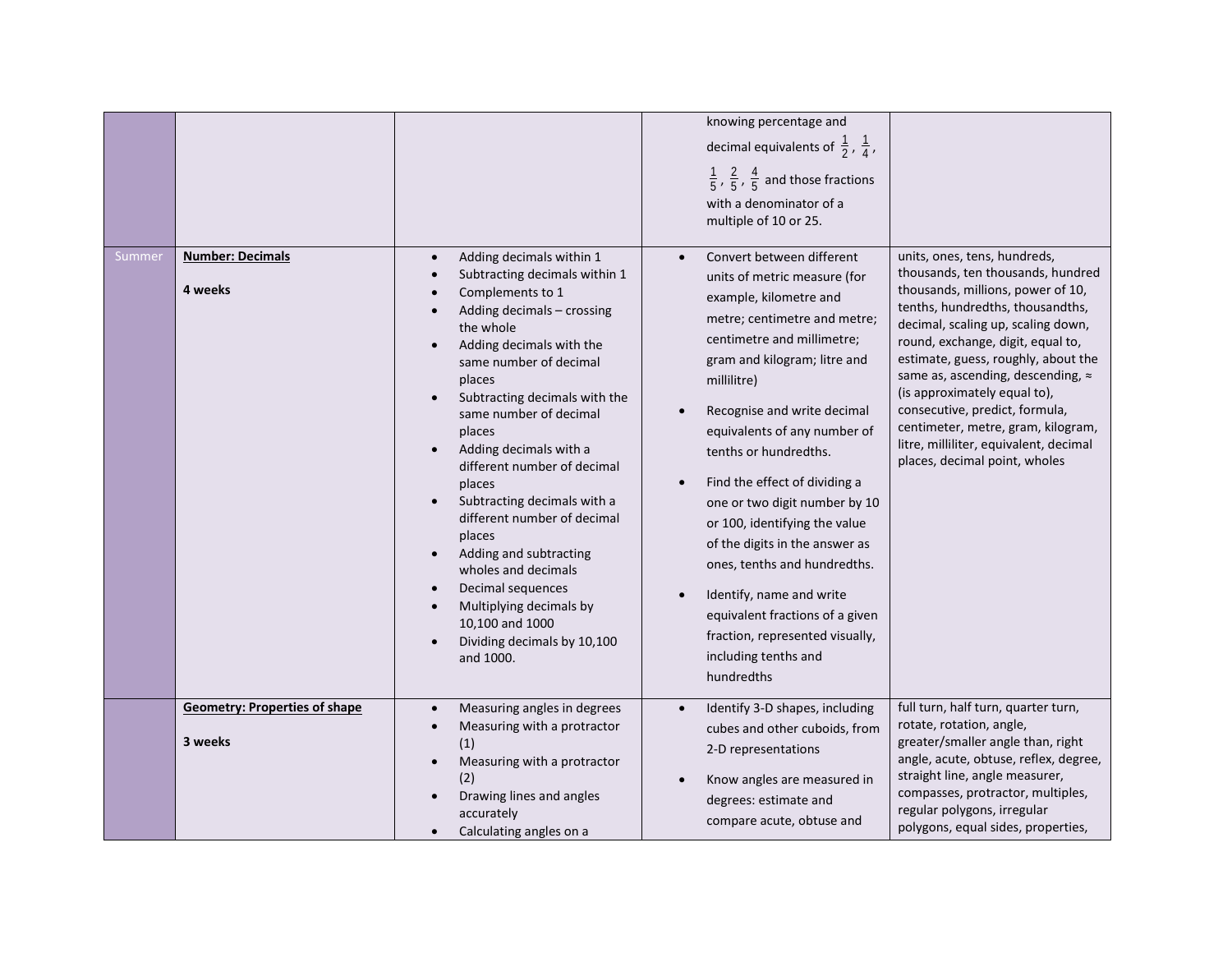|                                                   | straight line<br>Calculating angles around a<br>$\bullet$<br>point<br>Calculating lengths and angles<br>$\bullet$<br>in shapes<br>Regular and irregular polygons<br>Reasoning about 3-D shapes | reflex angles<br>Draw given angles, and<br>measure them in degrees (°)<br>Identify:<br>angles at a point and one<br>whole turn (total 360°)<br>angles at a point on a straight<br>line and $\frac{1}{2}$ a turn (total 180°)<br>other multiples of 90°<br>Use the properties of<br>rectangles to deduce related<br>facts and find missing lengths<br>and angles<br>Distinguish between regular<br>and irregular polygons based<br>on reasoning about equal<br>sides and angles. | 3-D, faces, edges, vertex, vertices,<br>cube, cuboid, prisms, pyramid                                                                                                                                                                                                                                                                                                                                                        |
|---------------------------------------------------|------------------------------------------------------------------------------------------------------------------------------------------------------------------------------------------------|---------------------------------------------------------------------------------------------------------------------------------------------------------------------------------------------------------------------------------------------------------------------------------------------------------------------------------------------------------------------------------------------------------------------------------------------------------------------------------|------------------------------------------------------------------------------------------------------------------------------------------------------------------------------------------------------------------------------------------------------------------------------------------------------------------------------------------------------------------------------------------------------------------------------|
| <b>Geometry: Position and Direction</b><br>1 week | Position in the first quadrant<br>$\bullet$<br>Reflection<br>Reflection with coordinates<br>Translation<br>Translation with coordinates                                                        | Identify, describe and<br>$\bullet$<br>represent the position of a<br>shape following a reflection or<br>translation, using the<br>appropriate language, and<br>know that the shape has not<br>changed.                                                                                                                                                                                                                                                                         | position, corner, direction, grid,<br>row, column, origin, coordinates,<br>horizontal, vertical, diagonal,<br>parallel, perpendicular, x-axis, y-<br>axis, quadrant, movement, angle,<br>is a greater/smaller angle than,<br>right angle, acute, obtuse, degree,<br>angle measurer, protractor,<br>property, curved, straight, face,<br>side, congruent, vertex, vertices,<br>regular, irregular, reflection,<br>translation |
| <b>Measurement: Converting Units</b><br>2 weeks   | Kilograms and kilometres<br>$\bullet$<br>Milligrams and millilitres<br>Metric units<br>Imperial units                                                                                          | Convert between different<br>$\bullet$<br>units of metric measure (for<br>example, kilometre and                                                                                                                                                                                                                                                                                                                                                                                | Kilometer, metre, centimetre,<br>millimeter, gram, kilogram, litre,<br>milliliter, metric units, common<br>imperial units, inches, pounds,                                                                                                                                                                                                                                                                                   |